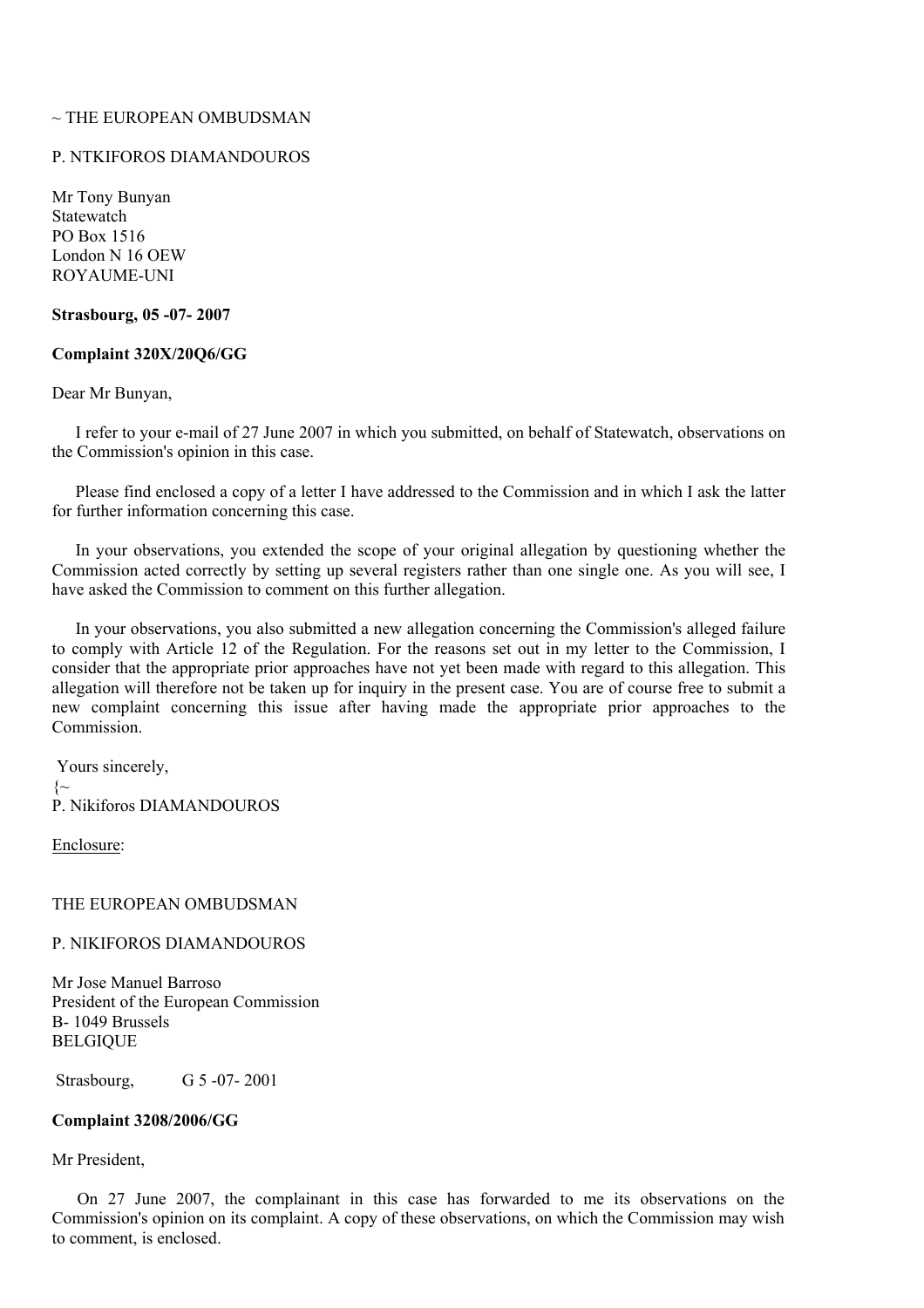# *As regards the scope of the inquiry*

The original complaint concerned the Commission's alleged failure to comply with Article 11 of Regulation 1049/2001, i.e., the question whether the Commission has set up a proper public register of documents. In its observations, the complainant extends the scope of this allegation by questioning whether the Commission acted correctly by setting up several registers rather than one single one. Given the close link of this further allegation to the original one, I **take the view that it should be examined in the** present inquiry. I should therefore be grateful if the Commission could submit a supplementary opinion concerning this new allegation (see point 4 below).

In its observations, the complainant also submits a new allegation concerning the Commission's alleged failure to comply with Article 12 of the Regulation. Although the question as to whether the Commission is providing direct access to documents as required by Article 12 is to some extent related to the issue raised in the original complaint, the two issues should nevertheless be distinguished. The complainant does not seem to have raised the issue of compliance with Article 12 with the Commission yet. Nor does the Commission seem to have been confronted with this issue in another case yet. I therefore take the view that the appropriate prior approaches have not yet been made with regard to this issue. This issue will therefore not be taken up for inquiry in the present case. The complainant is of course free to submit a new complaint concerning this issue after having made the appropriate prior approaches to the Commission.

### *Request for further information*

In the light of the complainant's observations, it appears that further information is necessary in order to enable me to deal with this complaint. Accordingly, I would greatly appreciate it if you could provide me with the following information:

For the following reasons, further inquiries appear to be necessary:

- (1) In its opinion, the Commission submitted that Regulation 1049/2001 has a particular focus on the legislative activity of the Community institutions and that its legislative activity was well covered by public registers. The Commission further noted that it "will continue to gradually extend the scope of its public registers". However, in its report of 30 January 2004 on the implementation of Regulation 1049/2001 (COM(2004) 45 final, p. 38), the Commission noted the following with regard to its register and the registers of Parliament and of the Council: "The documents covered by these registers, in particular that of the Commission, are to be gradually extended. Initially, the Commission focused on the registration of legislative documents which are also the documents for which direct access is a priority under Article 12(2) of the Regulation." This statement would appear to suggest that the extensions of the scope of the register that are envisaged here concern documents other than those relating to the legislative activity of the Commission. However, the extensions carried out until now would essentially appear to be limited to the Commission's activity concerning legislation. Could the Commission therefore please specify if it considers that its register(s) only need to list documents concerning its involvement in the legislative process of the Communities and, if so, what the reasons for this belief are ?
- (2) In its opinion, the Commission stressed that under Regulation 1049/2001, the registers were intended to assist applicants in identifying relevant documents. Recital 14 of Regulation 1049/2001 provides as follows: "In order to make it easier for citizens to exercise their rights, each institution should provide access to a register of documents." However, in its report of 30 January 2004 on the implementation of Regulation 1049/2001 (COM(2004) 45 final, p. 39) the Commission noted that whereas the "vast majority" of applications for access at Parliament and at the Council arise from the consultation of the registers~ at the Commission "only a small number of applications concern documents identified in the two registers, that of the COM, C and SEC documents and that of the President's mail. (...) Moreover, the applications sent to the Commission do not usually concern legislative activities, but rather the monitoring of the application of Community law." In its Green Paper of 18 April 2007 on "Public Access to documents held by institutions of the European Community. A review" (COM(2007) 185 final), the Commission itself acknowledged that "[t]here is room for improvement as regards the scope of the registers, in particular those of the Commission". Could the Commission please explain why it nevertheless considers that its present approach to Article 11 of Regulation